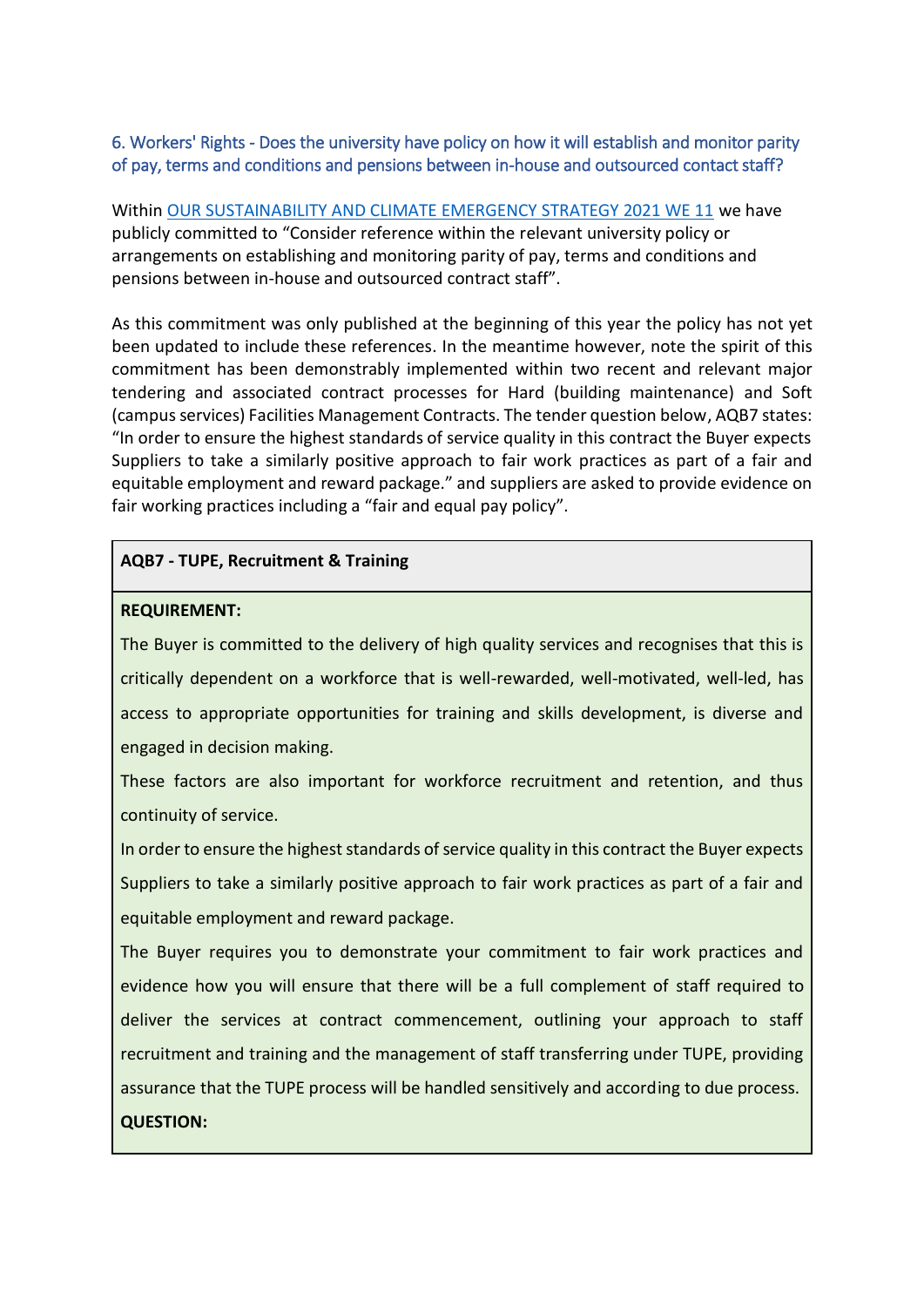Please describe how you will commit to fair work practices for workers (including any transferring staff and agency or sub-contractor workers) engaged in the delivery of this contract.

Please demonstrate your approach to recruitment, induction training and staff transfer, providing detail of the approach you intend to take in relation to the transfer of staff under TUPE and including detail about initial staff induction and training plans.

# **AQB7 Response Guidance**

**All Suppliers must answer this question.**

**You must attach your response via the attachment icon at question level in the Jaggaer Bravo e-sourcing suite.** 

**In order to satisfy the requirement, and the question associated with the requirement, you must:** 

- **a.)** Evidence the positive approaches your organisation takes in regards of Fair Work practices. This may include but not be limited to;
	- a fair and equal pay policy;
	- clear managerial responsibility to nurture talent;
	- promoting equality of opportunity;
	- support for learning and development;
	- stability of employment and hours of work, and avoiding exploitative employment practices;
	- flexible working; and
	- support for progressive workforce engagement.
- **b.)** Demonstrate how you will make sure that there is a full complement of suitably qualified and experienced staff and how you will recruit, induct and train everyone. Explain how staff training and skills/capabilities will be preserved and developed through recruitment, training and career progression.
- **c.)** Include in your response your approach to staffing to meet the service delivery requirements, including what flexibility you will build in to your staffing and how will you make provision for adequate operational cover e.g. to cover staff absences to ensure standards of service delivery are maintained;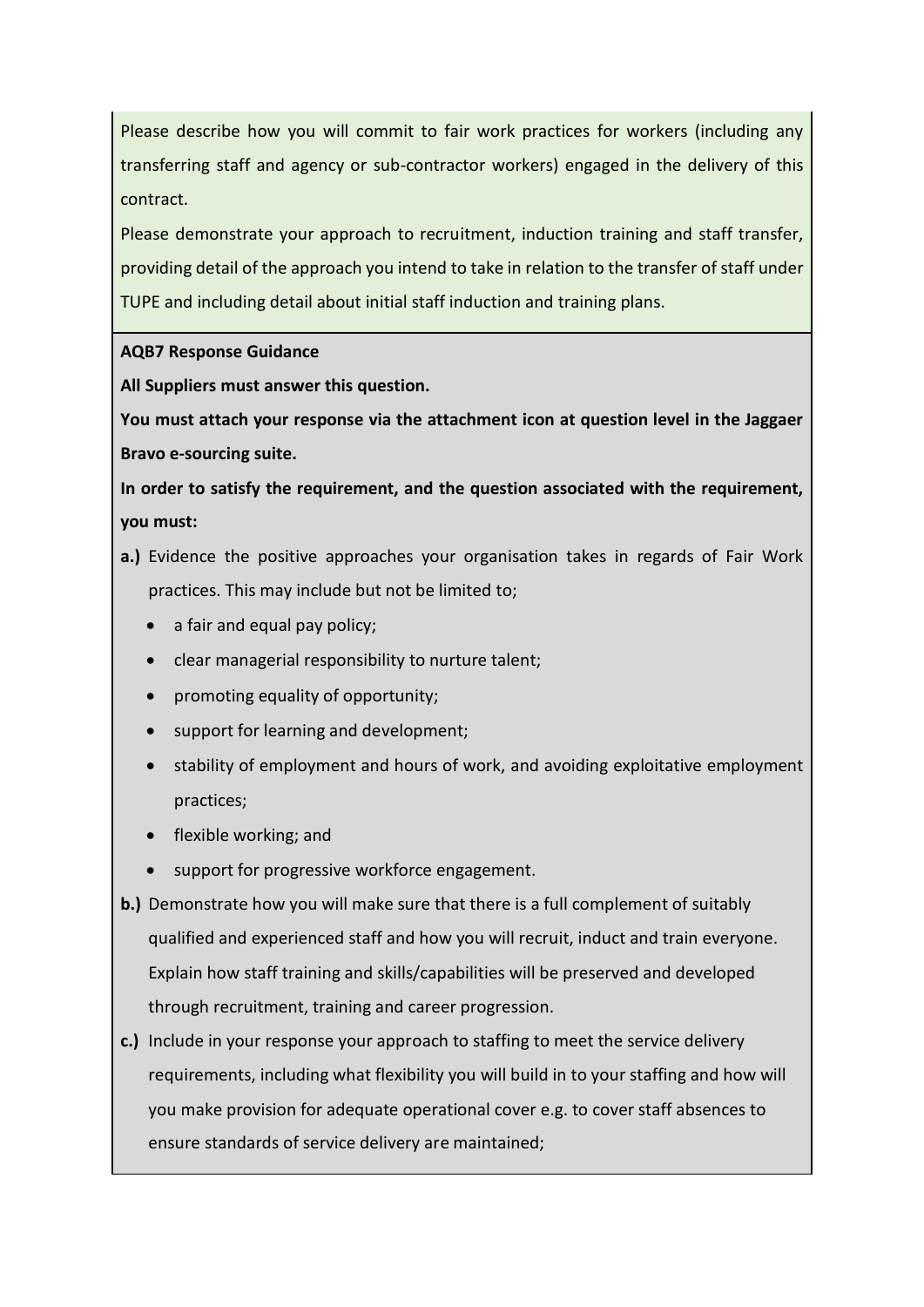**d.)** Describe how you will deal with employees who transfer under TUPE, detailing;

- o The assessment of skills of transferred staff
- $\circ$  How you will deal with the potential impact of operating a multi-tier workforce arising from TUPE to ensure the successful integration of transferred staff without disruption to the services to be provided.

**Your response should be limited to, and focused on, each of the component parts of the question posed (a to d). You must not make generalised statements or give irrelevant information.** 

**Although no additional marks given to layout, spelling, punctuation and grammar, it will assist evaluators if attention is paid to these areas. Address each of the component parts in the order they are listed in this response guidance. State which part you are responding to.**

**Maximum page count:** 3 pages of A4 (inclusive of headers, footers, titles and all text, images, diagrams, charts and tables).

### **Attachment format:** MS Word.

**Font:** Arial 11 (Please note any text contained within any embedded images, diagrams, charts or tables included in the response must be of comparable size to the rest of the submission in Arial 11. Text in any images, diagrams, charts or tables must be legible/ easily readable, we will not accept submissions where the text in images, diagrams, charts or tables is significantly smaller than Arial 11. If this is not adhered to then there is a risk that aspects of your submission will not be considered as part of the evaluation of the response.)

**Attachment naming convention:** [Question Number] = [Supplier Name]

**No additional attachments are permitted; any additional documents submitted will be ignored in the evaluation of this question.**

**For Marking Scheme please see section 4: Marking Scheme**

### Real Living Wage Question

**What is your organisation doing to promote national living wage and real living wage over national minimum wage?**